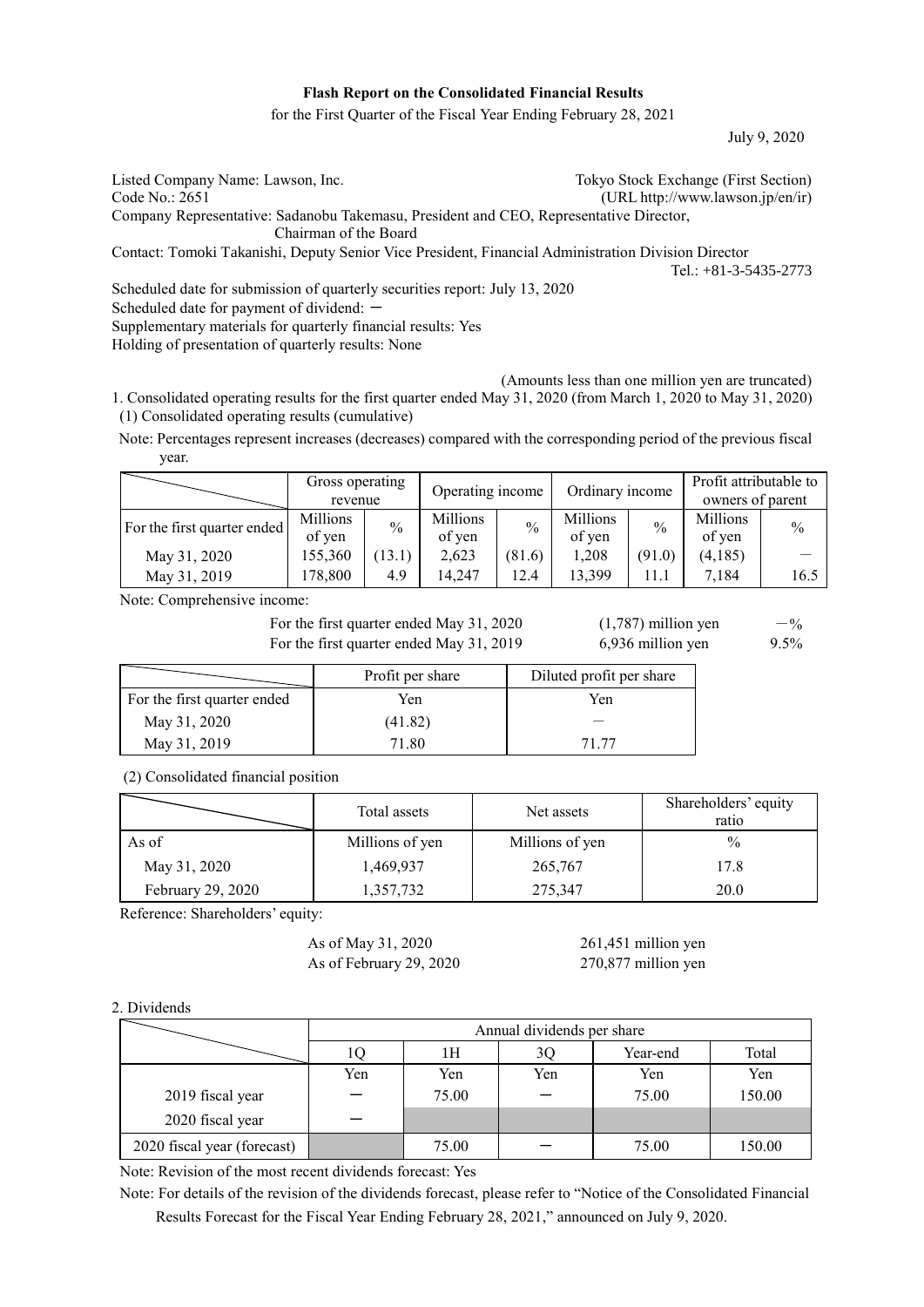3. Forecast of consolidated operating results for the 2020 fiscal year ending February 28, 2021 (from March 1, 2020 to February 28, 2021)

Note: Percentages represent increases (decreases) compared with the corresponding period of the previous fiscal year.

|                  | Gross operating<br>revenue |       | Operating income   |               | Ordinary income           |               | Profit attributable<br>to owners of parent |               | Profit per<br>share |
|------------------|----------------------------|-------|--------------------|---------------|---------------------------|---------------|--------------------------------------------|---------------|---------------------|
|                  | <b>Millions</b><br>of yen  | $\%$  | Millions<br>of ven | $\frac{0}{0}$ | <b>Millions</b><br>of yen | $\frac{0}{0}$ | Millions<br>of yen                         | $\frac{0}{0}$ | Yen                 |
| 2020 fiscal year | 670,000                    | (8.2) | 35,000             | (44.4)        | 30,000                    | (46.8)        | 5,000                                      |               | 49.96               |

Note: Revision of the most recent consolidated operating results forecast: Yes

Note: For details of the revision of the consolidated operating results forecast, please refer to "Notice of the Consolidated Financial Results Forecast for the Fiscal Year Ending February 28, 2021," announced on July 9, 2020.

4. Notes

(1) Change in significant subsidiaries during the quarterly consolidated period (Changes in certain specified subsidiaries resulting in changes in scope of consolidation): None

Added: None Excluded: None

- (2) Adoptions of specific accounting methods for preparing quarterly financial statements: None
- (3) Changes in accounting policies, changes in accounting estimates or restatements
	- 1. Changes in accounting policies associated with revision in accounting standards: None
	- 2. Changes in accounting policies other than 1. above: None
	- 3. Changes in accounting estimates: None
	- 4. Retrospective restatements: None

(4) Number of shares outstanding (common stock)

| 1. Number of shares outstanding at the end of period (including treasury shares) |             |                          |             |  |
|----------------------------------------------------------------------------------|-------------|--------------------------|-------------|--|
| As of May 31, 2020:                                                              | 100,300,000 | As of February 29, 2020: | 100,300,000 |  |
| 2. Number of treasury shares at the end of period<br>As of May 31, 2020:         | 237,795     | As of February 29, 2020: | 237,762     |  |
| 3. Average number of shares during the period (cumulative three months)          |             |                          |             |  |
| As of May 31, 2020:                                                              | 100,062,205 | As of May 31, 2019:      | 100,058,804 |  |

Note: This flash report is exempt from quarterly review.

Note: Descriptions on appropriate use of financial performance forecasts and other special notes

Forward-looking statements presented herein such as financial forecasts are based on currently available information and certain presumptions deemed to be reasonable as of the date of announcement. The achievement of said forecasts cannot be guaranteed. Actual results may be materially different from those in the forecast as a result of various factors. For preconditions of these financial forecasts and notes concerning their use, please refer to "1. Qualitative Information Regarding Quarterly Financial Results, (3) Explanation Regarding Forward-looking Statements" on page 8.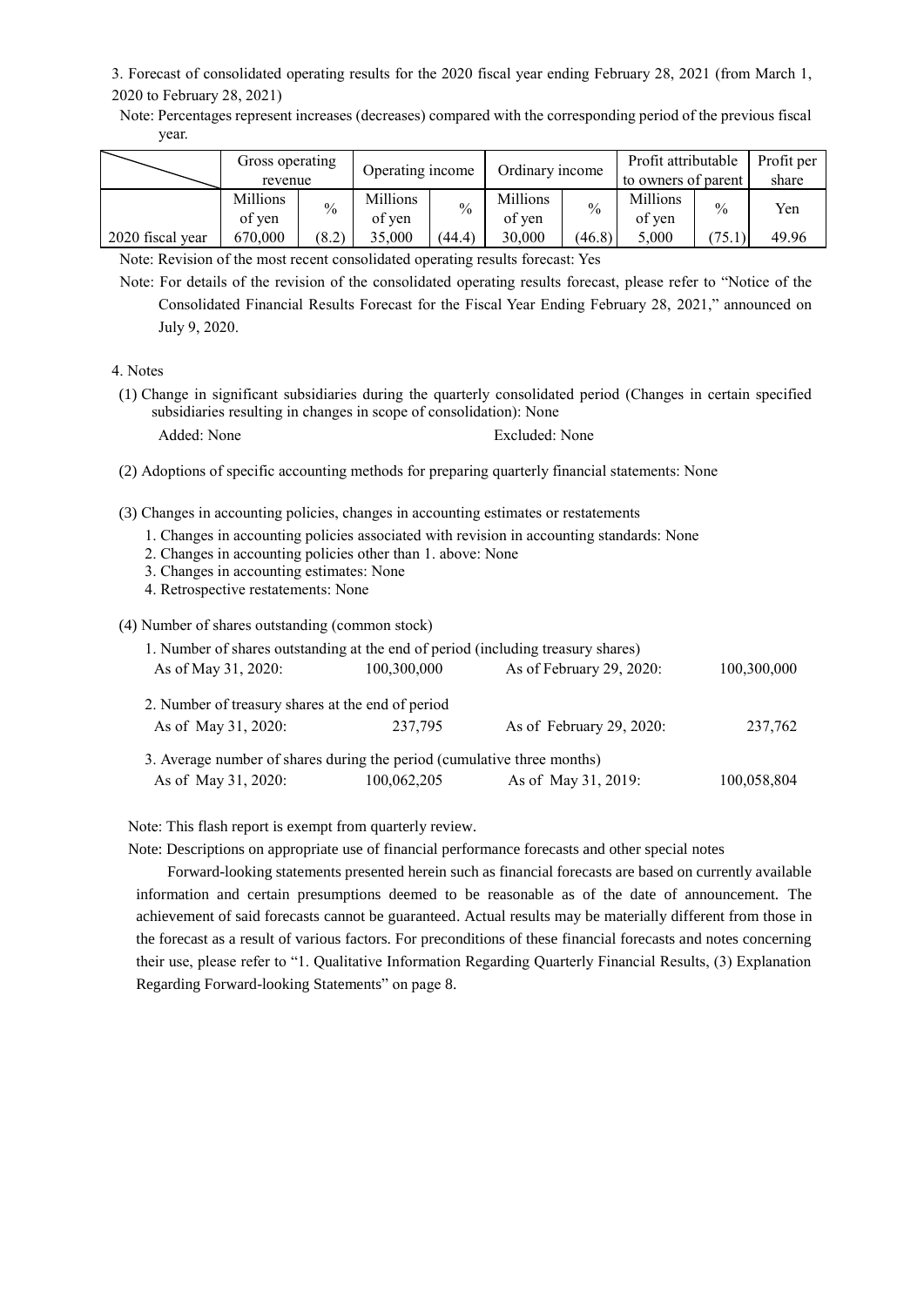# Contents

|                                                                                                                                                                                                                                    | $\overline{2}$ |
|------------------------------------------------------------------------------------------------------------------------------------------------------------------------------------------------------------------------------------|----------------|
|                                                                                                                                                                                                                                    | $\overline{2}$ |
|                                                                                                                                                                                                                                    | 8 <sup>8</sup> |
| (3) Explanation Regarding Forward-looking Statements (2) Explanation Regarding Forward-looking Statements (3)                                                                                                                      |                |
| 2. Consolidated Financial Statements and Main Notes <b>Construction</b> and the set of the set of the set of the set of the set of the set of the set of the set of the set of the set of the set of the set of the set of the set |                |
|                                                                                                                                                                                                                                    |                |
| (2) Consolidated Statement of Income and Consolidated Statement of Comprehensive Income  11                                                                                                                                        |                |
|                                                                                                                                                                                                                                    |                |
|                                                                                                                                                                                                                                    |                |
|                                                                                                                                                                                                                                    |                |
|                                                                                                                                                                                                                                    | 13             |
|                                                                                                                                                                                                                                    |                |
|                                                                                                                                                                                                                                    |                |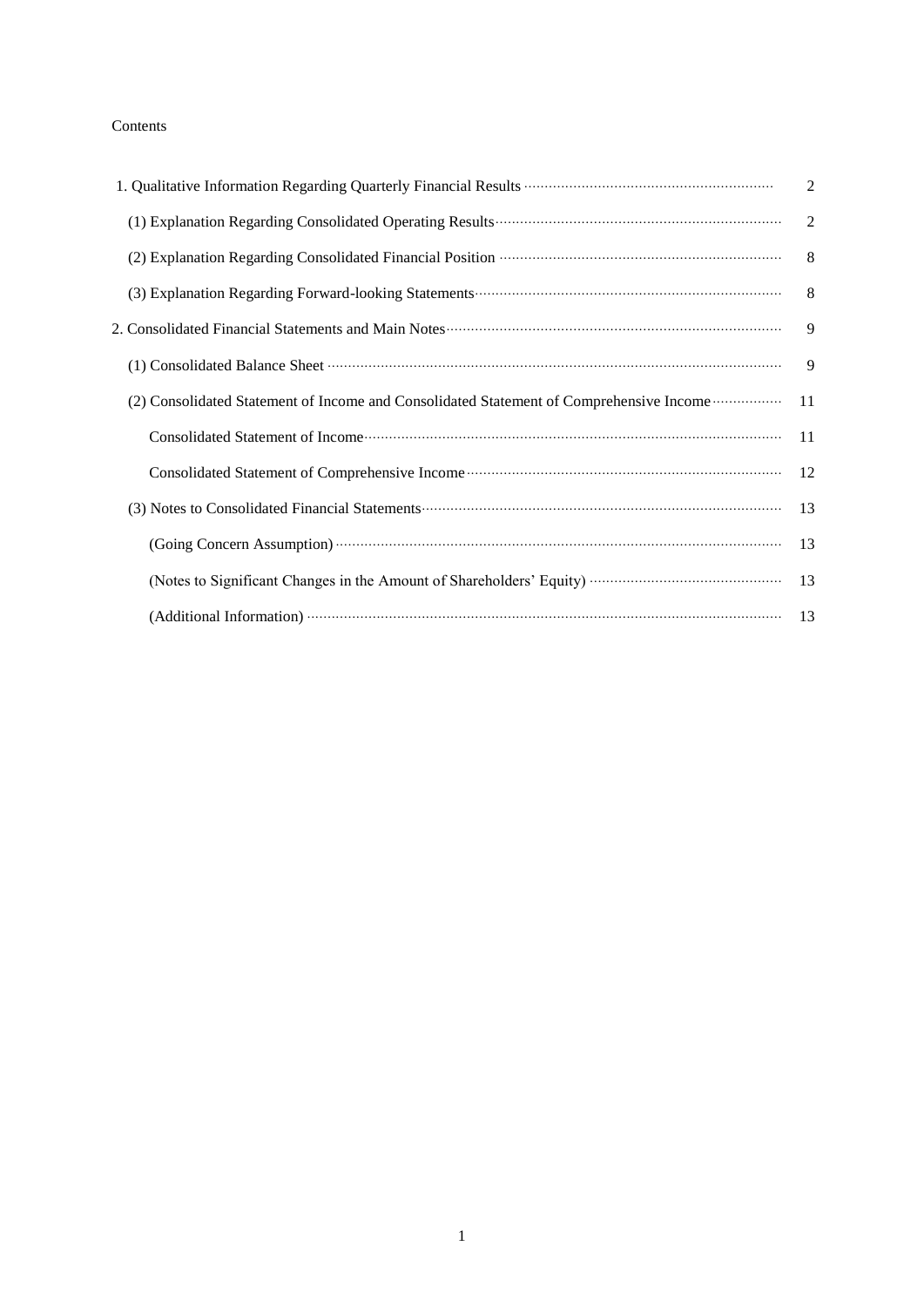# **1**.**Qualitative Information Regarding Quarterly Financial Results**

# **(1) Explanation Regarding Consolidated Operating Results**

During the first quarter of fiscal 2020, three months from March 1 to May 31, 2020, the novel coronavirus disease (COVID-19) spread across the world. In Japan, a state of emergency was declared from April to May, exerting immense pressure on the nation's economic and social activities and the daily lives of the public, with businesses closing and people staying at home in response to requests from the government. The epidemic also had a considerable effect on the trends in customer visits and buying patterns, significantly reducing the net sales of the Lawson Group.

As a result, for the first quarter of fiscal 2020 on a consolidated basis, gross operating revenue decreased to 155,360 million yen (down 13.1% from previous fiscal year), operating income decreased to 2,623 million yen (down 81.6% from previous fiscal year) and ordinary income decreased to 1,208 million yen (down 91.0% from previous fiscal year). Loss attributable to owners of parent was 4,185 million yen (Profit attributable to owners of parent was 7,184 million yen in previous fiscal year).

Against such a backdrop, we considered what Lawson could do, and took rigorous precautionary measures to protect our customers and employees from infection and flexibly responded to changing customer needs while continuing with our business operations. Notwithstanding the increasingly challenging business environment surrounding Lawson, Inc. and its franchise stores, our headquarters and franchise stores are making unified efforts toward our shared goal, "Creating Happiness and Harmony in Our Communities," under Lawson's Way, our new action guideline set forth this fiscal year.

Furthermore, we also focused on improving our group-wide internal control system and addressing operating risks based on the 2020 Basic Policy for Improvement of Internal Control Systems. We will continue promoting internal control going forward.

Operating results by business segment were as follows.

It should be noted that new reportable segments applied from the first quarter of fiscal 2020 and that the comparison and analysis of figures for the three months from March 1 to May 31, 2020 were based on the new reportable segments.

#### **(Domestic Convenience Store Business)**

Owing to the prevalence of remote working and reduced opportunities to go out amid the spread of COVID-19, the number of customers and sales decreased significantly at LAWSON stores. In contrast, sales increased at LAWSON STORE100 stores as a result of rising demand stemming from consumers' desire to protect their daily lives and use the stores as alternatives to supermarkets.

As precautionary store measures against COVID-19, we installed transparent plastic barriers at cash registers; ensured social distancing; encouraged customers to visit our stores during less crowded hours; and made sure employees practiced rigorous hand washing and gargling, disinfected their hands with alcohol-based disinfectant, and wore face masks.

In store operation, we are striving to establish LAWSON stores as convenience stores endorsed by all our customers. To this end, we are implementing measures to achieve our three commitments, namely, to pursue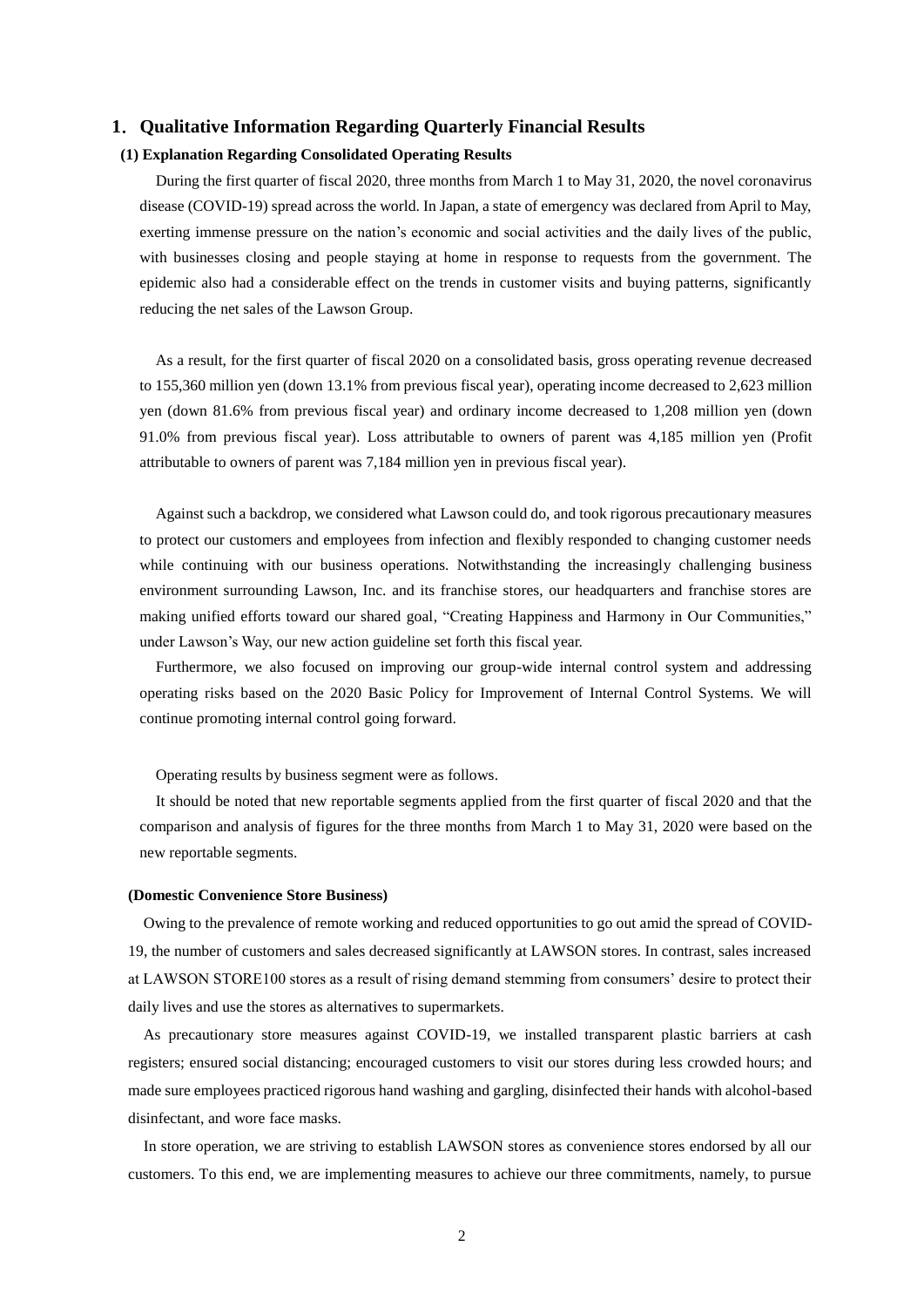compelling taste, to be considerate to people, and to be environmentally friendly. By developing distinctive products that are compellingly delicious and health-conscious, we are aiming to further reinforce our product lineup, while rigorously working to offer thoughtful customer service at our stores and ensure environmental friendliness by reducing food waste, the use of plastics and  $CO<sub>2</sub>$  emissions, etc.

Lawson Sanin, Inc., a wholly-owned subsidiary of Lawson, Inc., was merged into Lawson, Inc. effective March 1, 2020.

#### [Store Operations]

In store operations, we continued to focus on reinforcing adherence to the Three Essential Practices, which emphasizes (1) serving customers courteously; (2) offering a merchandise assortment focused on basic items with high demand; and (3) keeping our stores and communities clean. During the current fiscal year, we are taking decisive steps to improve store operations and strengthen franchise support by headquarters.

In May 2020, we revamped our Lawson app to further enhance customer convenience. In addition, in May 2020 we expanded the scope of stores offering the Uber Eats food delivery service to include some stores in 10 prefectures across the nation. Lawson started offering the delivery service in August 2019, initially within Tokyo.

### [Merchandising and Service Strategies]

Although net sales decreased significantly owing to a decline in the number of customers, sales of daily delivered foods, frozen foods, and seasonings, among others, increased as a result of more people cooking at home instead of dining out.

In the rice range, in April 2020 we launched three new products using some unique ingredients in our "Kinshari Onigiri Rice Ball" series— "Sauce-grilled Nodoguro (rockfish)," "Mayonnaise-flavored albacore tuna," and "Aromatic Kelp and Sea Bream"—which were hugely popular.

In the counter fast food range, "GU-BO," a new hot snack range that can be enjoyed in a variety of ways, was in high demand.

In our dessert range, we released "novel dessert" products with differentiated texture, appearance and ingredients, "PARITORO Brulee" and "FUWASHUWA Souffle," which were tremendously well received, resulting in Lawson's desserts garnering considerable attention.

Furthermore, we welcomed Nendo Inc., a design company, as our partner to rebrand the logo and packaging for our private brand products. Based on the philosophy of promoting a fulfilling daily life at home, our Lawson Select brand has been redesigned into two brands, "L basic" and "L marche."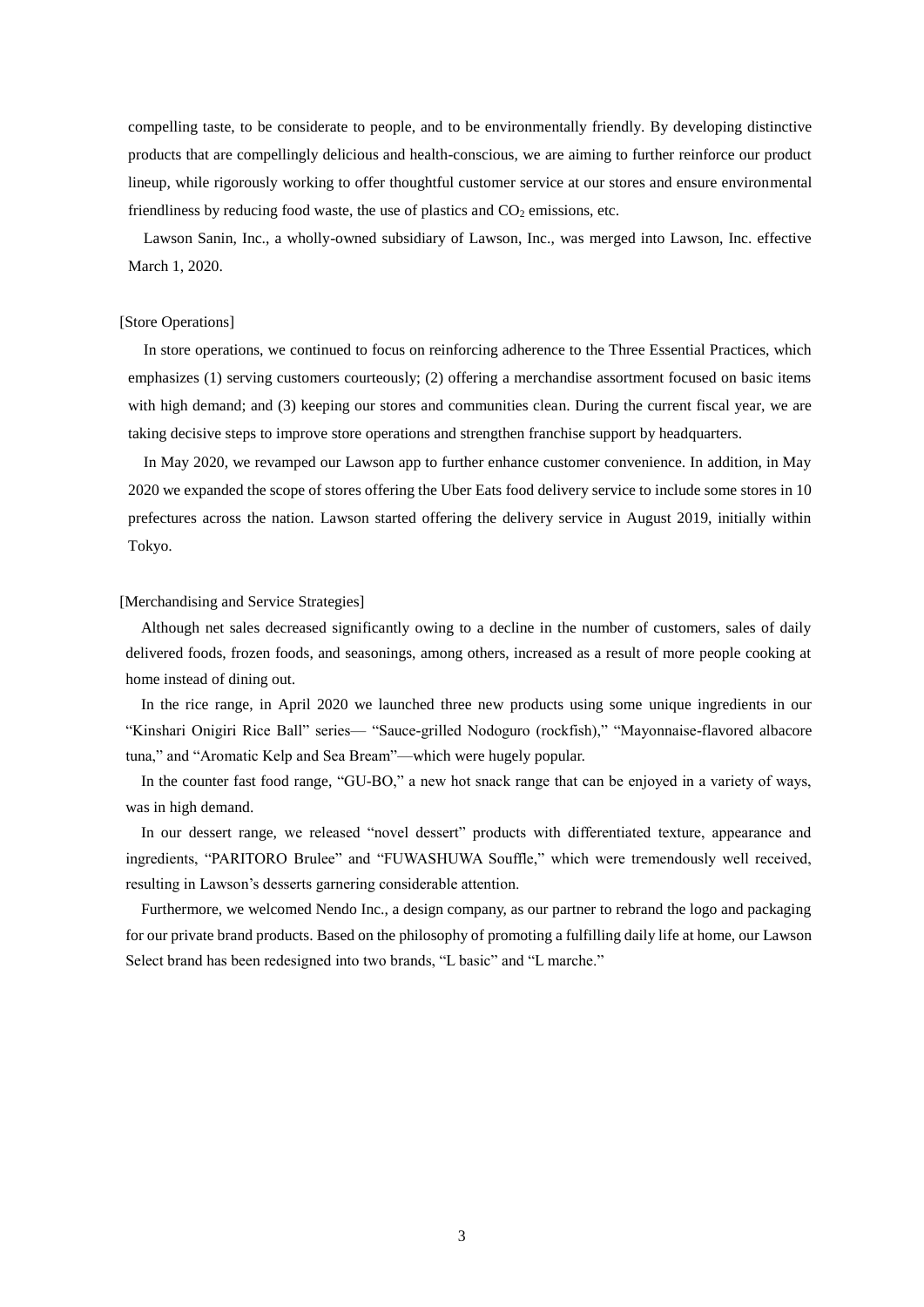| Fiscal year           | Previous fiscal year |                 | Current fiscal year |                 |  |
|-----------------------|----------------------|-----------------|---------------------|-----------------|--|
|                       | From March 1, 2019   |                 | From March 1, 2020  |                 |  |
|                       | To May 31, 2019      |                 | to May 31, 2020     |                 |  |
|                       | Sales                | Percentage      | <b>Sales</b>        | Percentage      |  |
| Product group         | (Millions of yen)    | of total $(\%)$ | (Millions of yen)   | of total $(\%)$ |  |
| Processed foods       | 312,014              | 53.2            | 285,751             | 54.1            |  |
| <b>Fast foods</b>     | 136,065              | 23.2            | 111,721             | 21.1            |  |
| Daily delivered foods | 87,722               | 14.9            | 85,904              | 16.3            |  |
| Nonfood products      | 50,785               | 8.7             | 44,819              | 8.5             |  |
| Total                 | 586,587              | 100.0           | 528,197             | 100.0           |  |

#### [Breakdown of Sales by Merchandise Category at Chain Stores in Domestic Convenience Store Business]

#### [Store Development]

In opening new stores, the Group continued to focus on developing profitable stores.

During the first quarter under review, the total number of LAWSON, NATURAL LAWSON and LAWSON STORE100 stores opened in Japan stood at 129 stores. Meanwhile, we closed a total of 104 such stores in the country as a result of shutting down stores with low earnings and for other reasons. As of the end of May 2020, the total number of domestic stores was 14,469.\*

In an effort to establish convenience store models catered to an aging population and a trend toward selftreatment, we are building partnerships with dispensing pharmacy and drug store chains to operate healthcareoriented LAWSON stores that offer over-the-counter pharmaceuticals and prescription drugs, as well as a wider assortment of cosmetics and daily necessities than conventional LAWSON stores. The number of stores offering non-prescription drugs has reached 233 stores (includes 50 pharmacy LAWSON stores equipped with drug-dispensing pharmacies) as of the end of May 2020. Moreover, the number of stores offering nursing care consultation services has reached 24 as of the end of May 2020. Furthermore, we have also been expanding our chain of "in-hospital LAWSON stores," which feature strengthened focus on medical, sanitary, nursing and rehabilitation supplies in addition to merchandise and services offered at standard convenience stores. The number of such stores has reached 330 as of the end of May 2020. Building on our expertise developed through operation of in-hospital LAWSON stores, we will continue to support the lives of all people interacting with hospitals.

With the aim of supporting our customers' beauty, health, and comfortable lifestyles, our NATURAL LAWSON stores offer an exclusive assortment of items including original products adopting select ingredients as well as products produced in collaboration with renowned brand names. Meanwhile, our LAWSON STORE100 meets customers' needs with a wide-ranging assortment of products sold at the value-for-money price of 100 yen, including fresh fruit and vegetables, daily delivered fresh foods, prepared dishes, beverages, and daily necessities. As of the end of May 2020, we operate 145 NATURAL LAWSON stores and 693 LAWSON STORE100 stores.

\* The numbers of store openings and closings and total number of stores in Japan include stores operated by Lawson, Inc. and three equity-method affiliates, Lawson Kochi, Inc., Lawson Minamikyushu, Inc. and Lawson Okinawa, Inc.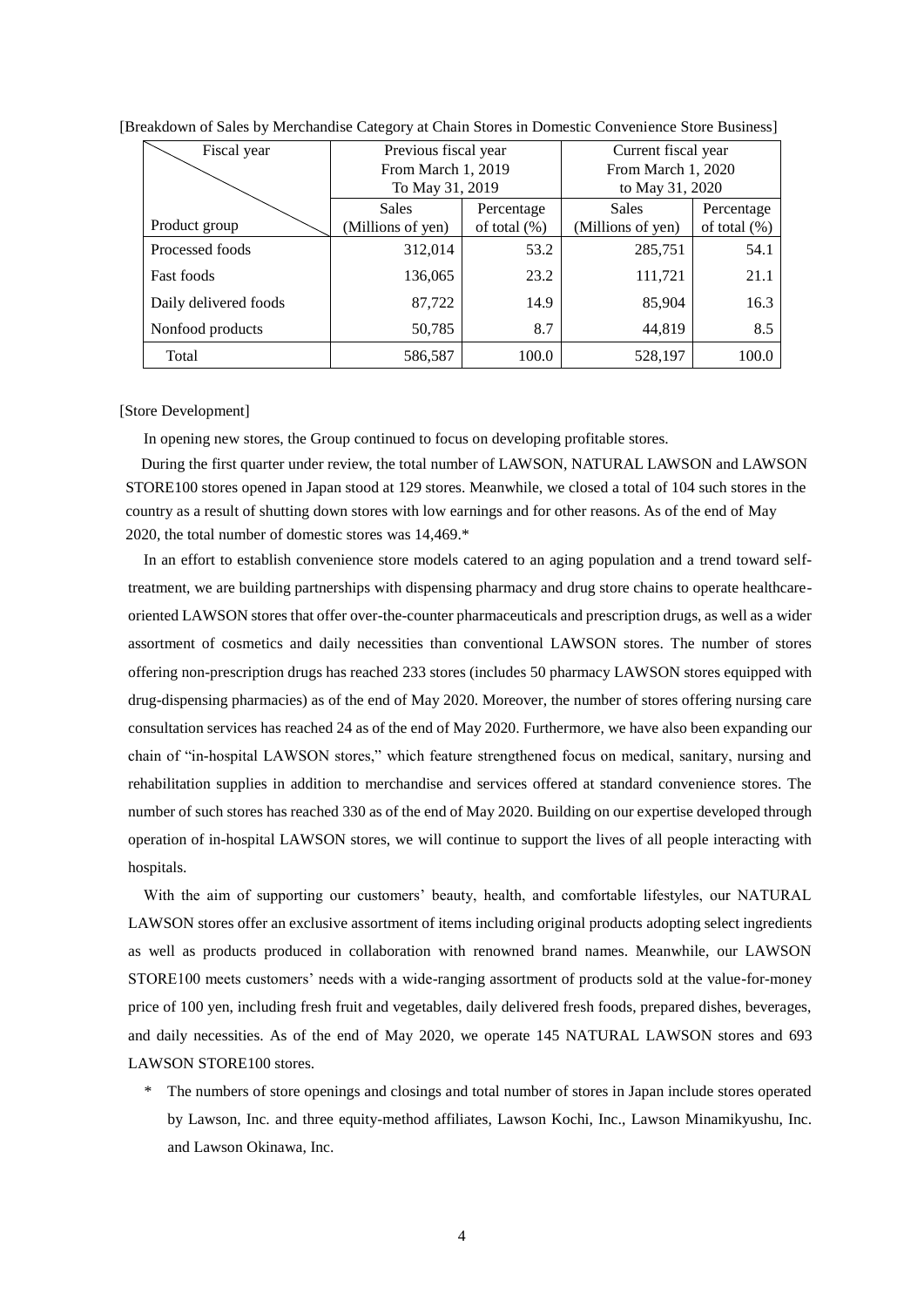| [Change in the Total Number of Domestic Stores] |  |  |  |  |  |  |
|-------------------------------------------------|--|--|--|--|--|--|
|-------------------------------------------------|--|--|--|--|--|--|

|                        | Total stores as of<br>February 29, 2020 | Change during<br>period | Total stores as of<br>May 31, 2020 |
|------------------------|-----------------------------------------|-------------------------|------------------------------------|
| <b>LAWSON</b>          | 13,557                                  | 74                      | 13,631                             |
| NATURAL LAWSON         | 145                                     |                         | 145                                |
| <b>LAWSON STORE100</b> | 742                                     | (49)                    | 693                                |
| Total                  | 14,444                                  | 25                      | 14,469                             |

[Number of LAWSON stores by prefecture (As of May 31, 2020)]

| Prefecture | Number<br>of stores | Prefecture | Number<br>of stores | Prefecture | Number<br>of stores | Prefecture          | Number<br>of stores |
|------------|---------------------|------------|---------------------|------------|---------------------|---------------------|---------------------|
| Hokkaido   | 675                 | Ibaraki    | 224                 | Kyoto      | 325                 | Ehime               | 213                 |
| Aomori     | 271                 | Tokyo      | 1,699               | Shiga      | 155                 | Tokushima           | 136                 |
| Akita      | 184                 | Kanagawa   | 1,087               | Nara       | 139                 | Kochi               | 139                 |
| Iwate      | 178                 | Shizuoka   | 285                 | Wakayama   | 149                 | Fukuoka             | 516                 |
| Miyagi     | 254                 | Yamanashi  | 136                 | Osaka      | 1,117               | Saga                | 74                  |
| Yamagata   | 114                 | Nagano     | 173                 | Hyogo      | 665                 | Nagasaki            | 112                 |
| Fukushima  | 164                 | Aichi      | 726                 | Okayama    | 206                 | Oita                | 191                 |
| Niigata    | 224                 | Gifu       | 182                 | Hiroshima  | 242                 | Kumamoto            | 160                 |
| Tochigi    | 201                 | Mie        | 138                 | Yamaguchi  | 117                 | Miyazaki            | 107                 |
| Gunma      | 244                 | Ishikawa   | 104                 | Tottori    | 139                 | Kagoshima           | 197                 |
| Saitama    | 687                 | Toyama     | 185                 | Shimane    | 145                 | Okinawa             | 242                 |
| Chiba      | 605                 | Fukui      | 110                 | Kagawa     | 133                 | Total<br>(domestic) | 14,469              |

(Note) These figures include stores operated by Lawson, Inc. and equity-method affiliates, Lawson Kochi, Inc., Lawson Minamikyushu, Inc. and Lawson Okinawa, Inc.

#### [Other]

When Japan closed all schools across Japan to prevent the spread of COVID-19, we distributed 584,983 free rice balls to 307,332 children at 7,163 after-school childcare centers. In addition, LAWSON stores supported children at home by offering free printouts of coloring sheets and rolling out a stamp rally event.

During the state of emergency, we supported producers nationwide affected by COVID-19 by jointly developing products with them and linking them to consumers through our stores.

As part of our measures to enhance the financial stability of our franchise stores, we are proceeding with a range of short-, medium- and long-term initiatives to support them with multiple store ownership, store manager development, and measures for new franchise owners. In addition, we provide support for stores facing considerable sales declines due to the spread of COVID-19, restrictions on operating hours or temporary closures. Our aim is to further improve the profits generated by franchise stores and strengthen our partnerships with them.

As a result, Domestic Convenience Store Business posted gross operating revenue of 102,781 million yen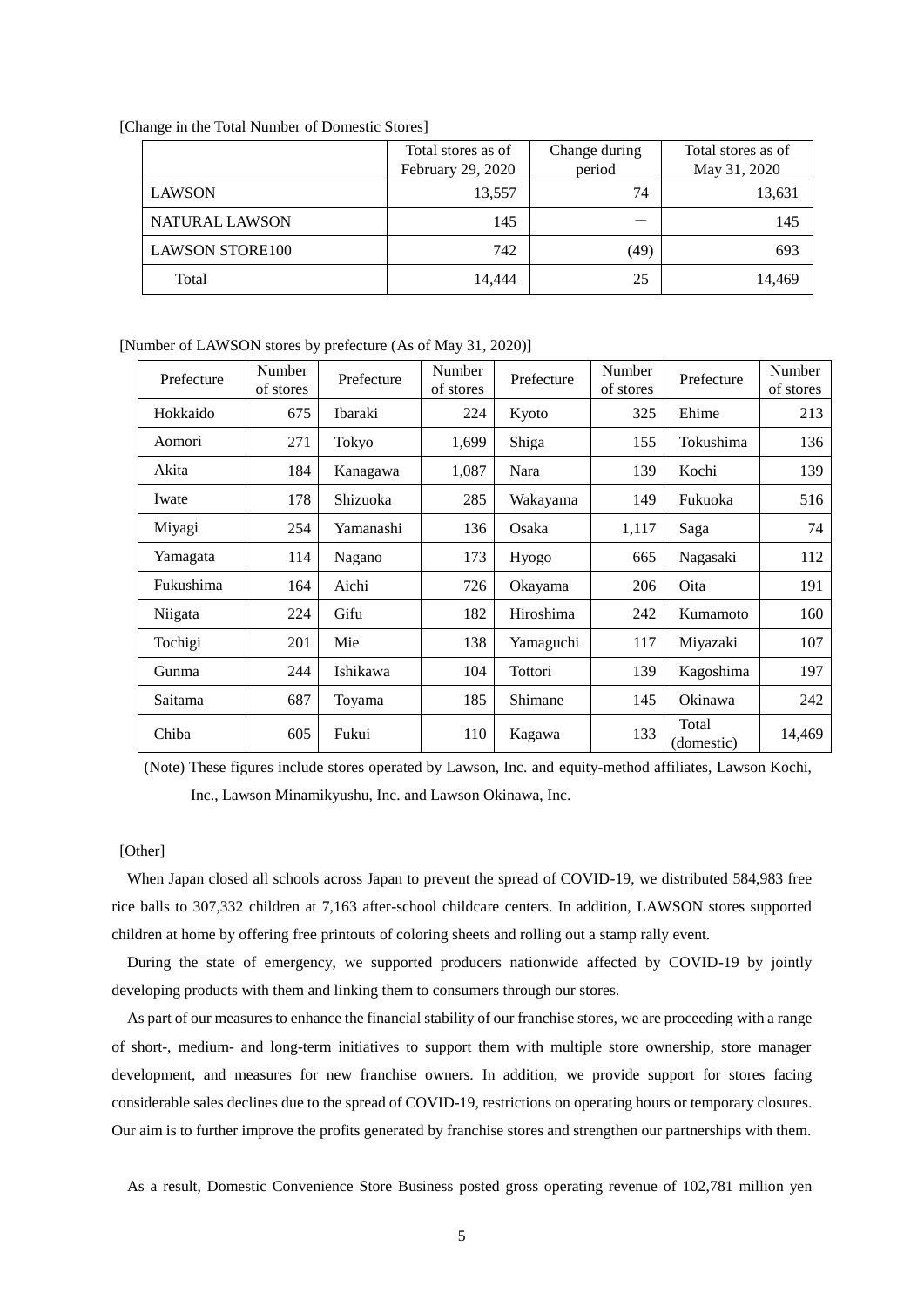(down 12.7% from previous fiscal year) and segment profit of 2,187 million yen (down 80.3% from previous fiscal year).

#### **(Seijo Ishii Business)**

At stores of Seijo Ishii, a high-end supermarket chain offering quality foods, we provide our customers with well-selected, safe, and reliable foods. The number of directly operated Seijo Ishii stores reached 159 as of the end of May 2020. Amid the spread of COVID-19, we closed some Seijo Ishii stores, such as those located at train and subway stations or shortened their opening hours. However, on the back of heightened demand for the stores as alternatives to general supermarkets, demand for perishables including fruits and vegetables, meat and fish grew markedly, resulting in strong overall sales. By continuing to leverage the company's strengths including its product development expertise, know-how acquired as a manufacturing retailer, and retailing techniques, we will endeavor to enhance the brand capacity of Seijo Ishii.

As a result, Seijo Ishii Business posted gross operating revenue of 25,123 million yen (up 8.0% from previous fiscal year) and segment profit of 2,616 million yen (up 14.1% from previous fiscal year).

#### **(Entertainment-related Business)**

With regard to our Entertainment-related Business, the ticketing business of Lawson Entertainment, Inc., we experienced a precipitous drop in ticket transaction value as a result of event cancellations and postponements owing to the spread of COVID-19. Among our HMV stores dedicated to selling music and video software nationwide, as well as HMV&BOOKS, which markets books, CDs, and DVDs, and HMV record shop stores specializing in analog records, while we closed some stores or shortened their opening hours, from June 3, 2020, all the stores are in operation.

United Cinemas Co., Ltd., an operator of cinema complexes, temporarily closed all its cinema theaters after the state of emergency was declared. Following the lifting of the declaration, the theaters resumed operation in phases, and as of June 1, 2020, all 43 sites nationwide offering 389 screens including those operated on commission are in operation.

As a result, Entertainment-related Business posted gross operating revenue of 11,245 million yen (down 46.4% from previous fiscal year) and segment loss of 961 million yen (segment profit was 1,812 million yen in previous fiscal year).

# **(Financial Services Business)**

With respect to our Financial Services Business, in our ATM business, the foundation of our banking business, we expanded our network of financial institution partners, while working to expand the ATM service of Lawson Bank, Inc.

As of the end of May 2020, the number of ATMs installed nationwide reached 13,423 (up 70 from previous fiscal year), with each ATM used 38.4 times a day on average, decreasing as a result of the decline in the number of customers visiting LAWSON stores due to the spread of COVID-19. The total number of our financial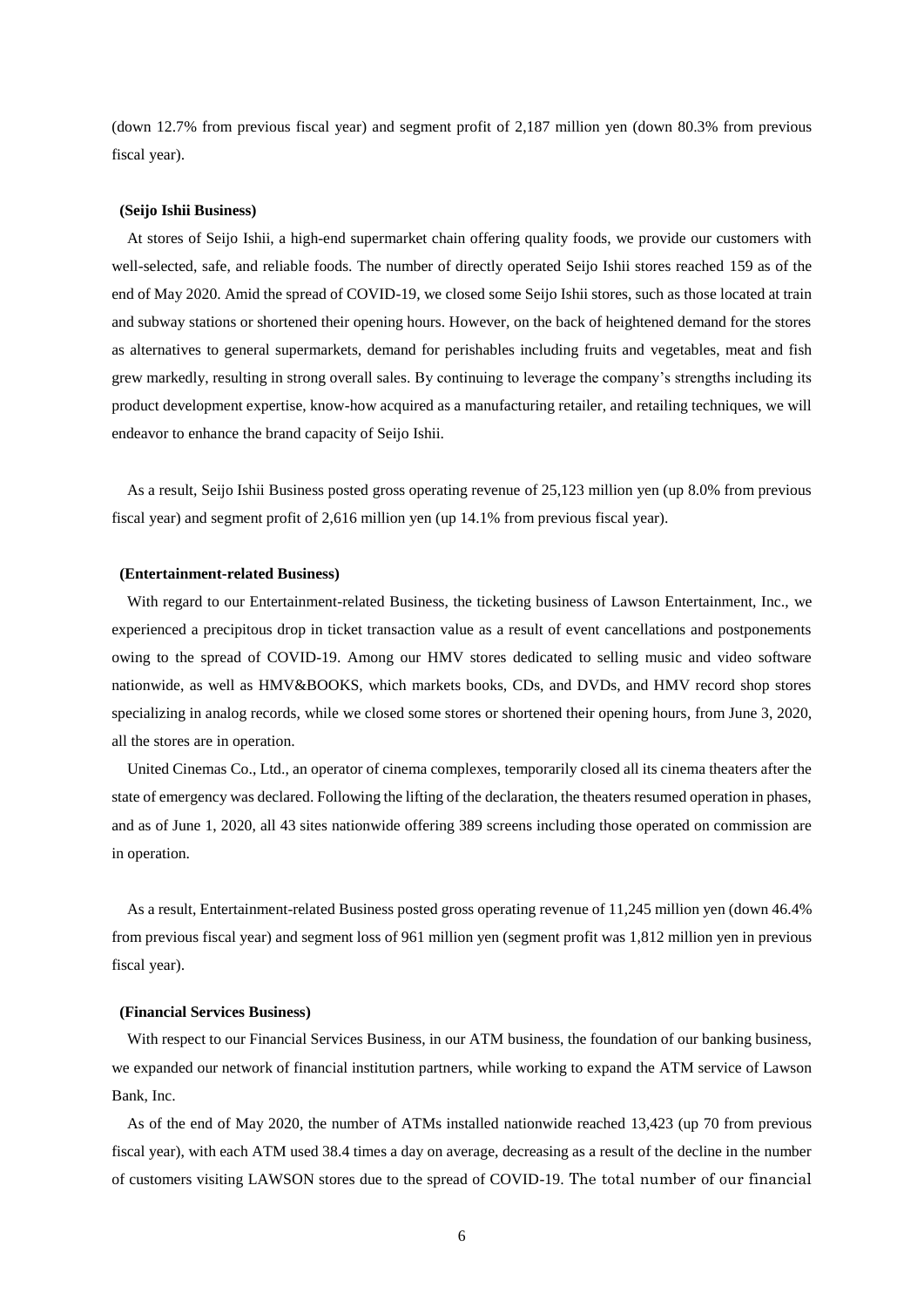institution partners was 124 nationwide (the same as previous fiscal year), including online banks.

Lawson Bank, Inc. issues LAWSON Ponta Plus credit cards, which allow cardholders to collect extra Ponta points when used at LAWSON, NATURAL LAWSON, or LAWSON STORE100 stores. By rolling out a range of promotional campaigns and strengthening promotional efforts at stores, we are steadily expanding credit card membership.

As a result, Financial Services Business posted gross operating revenue of 7,668 million yen (down 9.1% from previous fiscal year) and segment profit of 27 million yen (down 94.8% from previous fiscal year).

#### **(Overseas Business)**

With regards to Overseas Business, the Group's operating companies opened LAWSON stores in the People's Republic of China, Thailand, Indonesia, the Philippines, and the United States of America (Hawaii).

In the People's Republic of China, we have expanded mainly into Shanghai, as well as into Chongqing, Dalian, Beijing, Wuhan, Hefei, Changsha, Shenyang, and other cities. The number of LAWSON stores in the entire country reached 2,634 as of the end of May 2020.

In response to the spread of COVID-19, we closed some stores or shortened their opening hours overseas, but the impact on the consolidated operating results for the Overseas Business during the first quarter under review is immaterial.

| Country/Region                         | Number of stores<br>(As of February 29,<br>2020) | Change<br>during fiscal<br>year | Number of stores<br>(As of May 31,<br>2020) |
|----------------------------------------|--------------------------------------------------|---------------------------------|---------------------------------------------|
| China<br>Shanghai and surrounding area | 1,574                                            | (55)                            | 1,519                                       |
| China<br>Chongqing                     | 235                                              | 12                              | 247                                         |
| China<br>Dalian                        | 192                                              | 16                              | 208                                         |
| Beijing and surrounding area<br>China  | 153                                              | 6                               | 159                                         |
| China<br>Shenyang                      | 26                                               | 7                               | 33                                          |
| China<br>Wuhan                         | 401                                              | (10)                            | 391                                         |
| China<br>Hefei                         | 50                                               | 6                               | 56                                          |
| China<br>Changsha                      | 15                                               | 6                               | 21                                          |
| Thailand                               | 133                                              | (1)                             | 132                                         |
| Indonesia                              | 72                                               |                                 | 72                                          |
| Philippines                            | 65                                               |                                 | 65                                          |
| United States of America<br>Hawaii     | $\overline{2}$                                   |                                 | 2                                           |
| Total                                  | 2,918                                            | (13)                            | 2,905                                       |

[Distribution of LAWSON Brand Stores Overseas by Region]

As a result, Overseas Business posted gross operating revenue of 11,018 million yen (up 2.2% from previous fiscal year) and segment loss of 1,142 million yen (down 23.7% from previous fiscal year).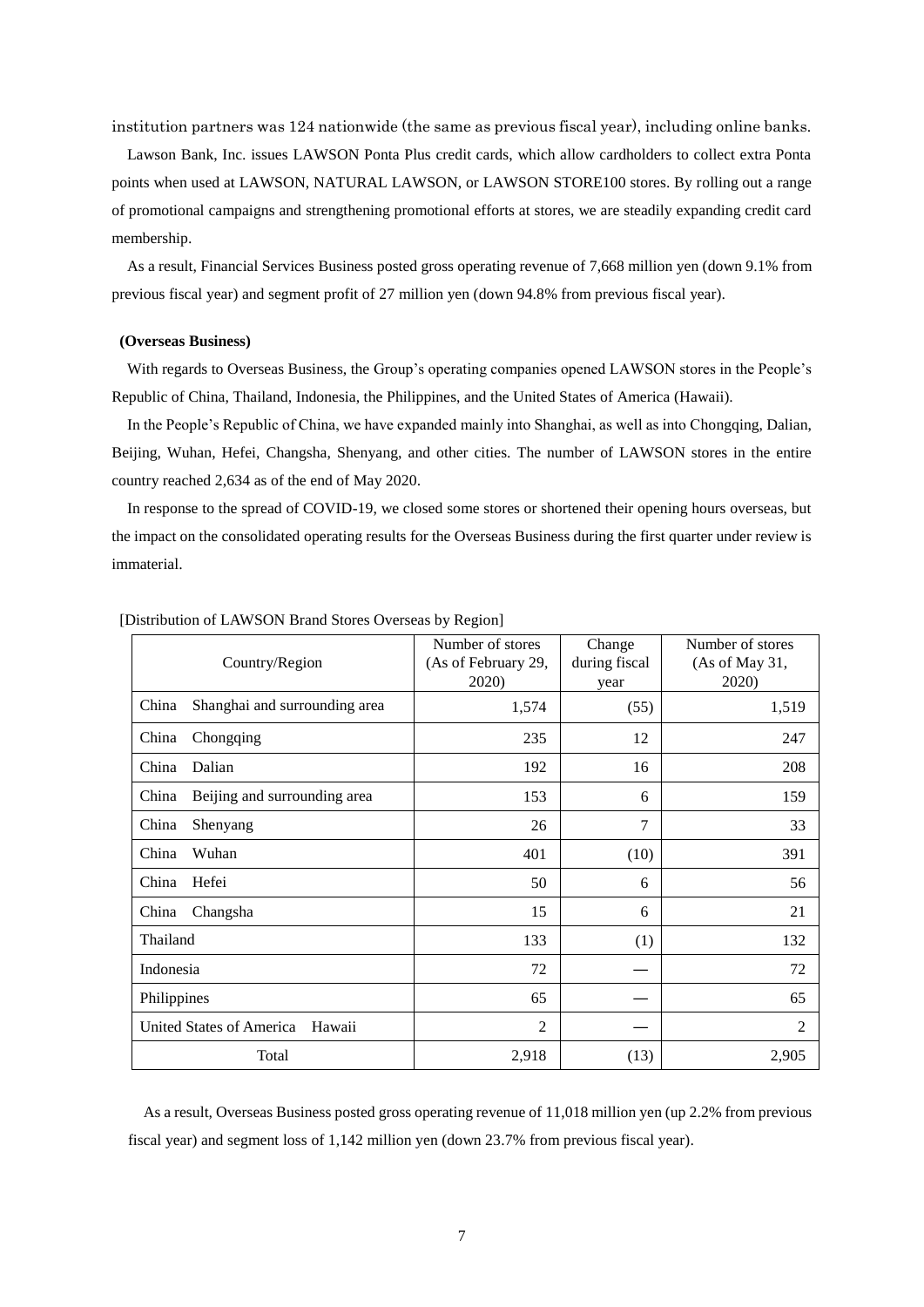## **(2) Explanation Regarding Consolidated Financial Position**

Current assets increased by 119,762, million yen from the end of the previous fiscal year to 756,460 million yen, mainly reflecting an increase of 131,601 million yen in cash and deposits. Non-current assets decreased by 7,558 million yen from the end of the previous fiscal year to 713,476 million yen, mainly reflecting decreases of 6,144 million yen in property and store equipment. Consequently, total assets increased by 112,204 million yen from the end of the previous fiscal year to 1,469,937 million yen.

Current liabilities increased by 127,194 million yen from the end of the previous fiscal year to 689,158 million yen, mainly reflecting an increase of 68,162 million yen in deposits received, and an increase of 58,653 million yen in current liabilities-other due to movement of call money. Non-current liabilities decreased by 5,410 million yen from the end of the previous fiscal year to 515,011 million yen, mainly reflecting a decrease of 5,310 million yen in lease obligations. Consequently, total liabilities increased by 121,783 million yen from the end of the previous fiscal year to 1,204,169 million yen.

Net assets decreased by 9,579 million yen from the end of the previous fiscal year to 265,767 million yen, mainly reflecting a decrease of 11,952 million yen in retained earnings. Consequently, shareholders' equity ratio was 17.8%, down from 20.0% as of the end of the previous fiscal year.

#### **(3) Explanation Regarding Forward-looking Statements**

As it had been difficult to make a reasonable projection of the effect of the novel coronavirus spread, the forecast of the Group's consolidated financial performance was undetermined. Since the state of emergency was lifted and economic activity is resuming, we have determined a forecast based on information currently available.

For details of the forecast, please refer to "Notice of the Consolidated Financial Results Forecast for the Fiscal Year Ending February 28, 2021," announced on July 9, 2020.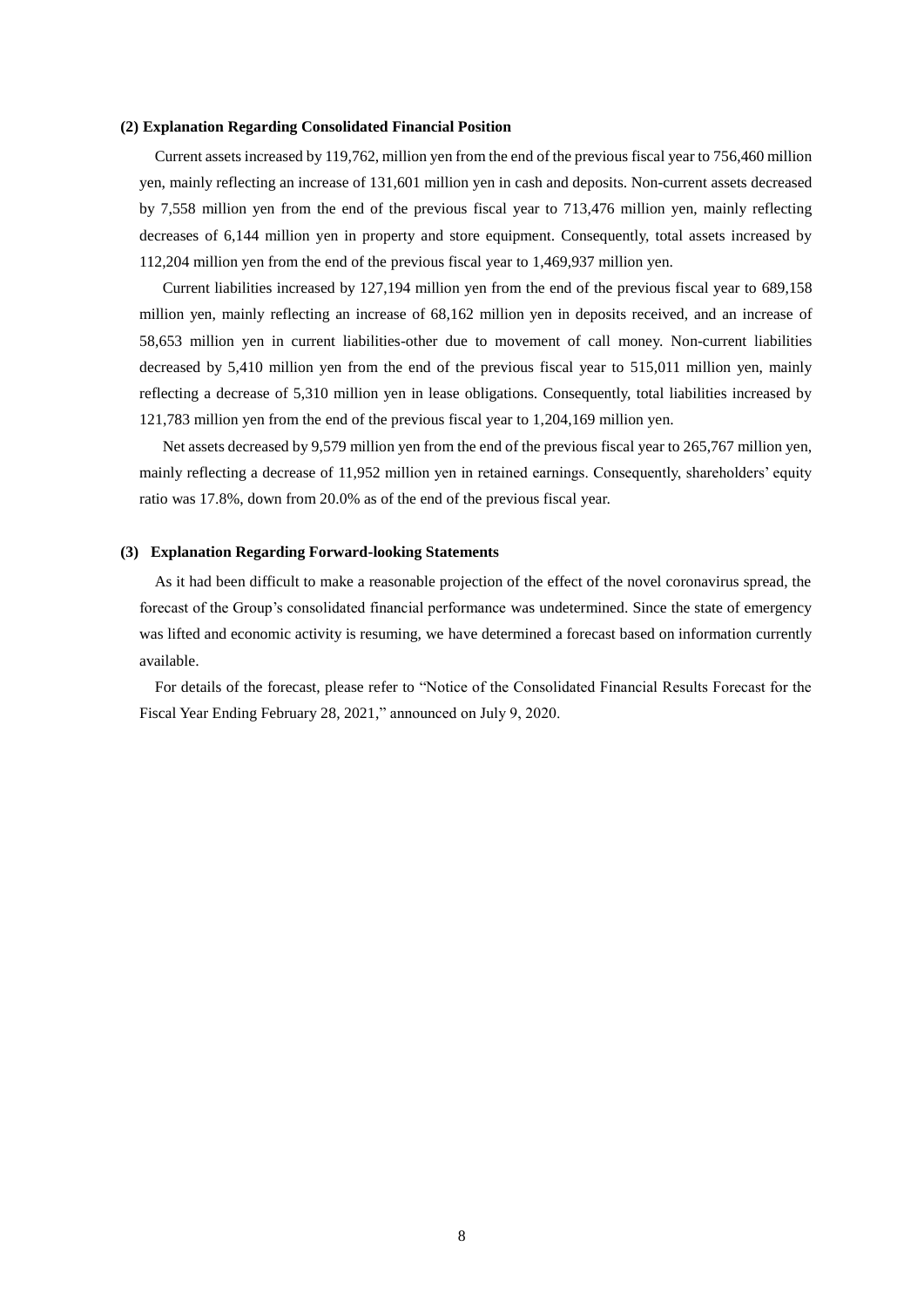# **2. Consolidated Financial Statements and Main Notes**

# **(1) Consolidated Balance Sheet**

As of February 29, 2020 and May 31, 2020

|                                                |                      | (Millions of yen)   |
|------------------------------------------------|----------------------|---------------------|
|                                                | Previous fiscal year | Current 1st Quarter |
|                                                | As of                | As of               |
|                                                | February 29, 2020    | May 31, 2020        |
| <b>Assets</b>                                  |                      |                     |
| <b>Current assets:</b>                         |                      |                     |
| Cash and deposits                              | 343,587              | 475,188             |
| Accounts receivable-due from franchised stores | 47,366               | 45,724              |
| Lease receivables                              | 17,876               | 17,505              |
| Merchandise                                    | 20,985               | 21,099              |
| Accounts receivable-other                      | 159,122              | 160,992             |
| Other                                          | 47,802               | 35,980              |
| Allowance for doubtful accounts                | (42)                 | (31)                |
| <b>Total current assets</b>                    | 636,697              | 756,460             |
| <b>Non-current assets:</b>                     |                      |                     |
| Property and store equipment:                  |                      |                     |
| Buildings and structures, net                  | 201,526              | 201,246             |
| Tools, furniture and fixtures, net             | 20,093               | 19,200              |
| Leased assets, net                             | 146,235              | 142,444             |
| Other, net                                     | 25,082               | 23,901              |
| Total property and store equipment             | 392,938              | 386,793             |
| <b>Intangible assets:</b>                      |                      |                     |
| Software                                       | 45,151               | 43,962              |
| Goodwill                                       | 42,381               | 41,283              |
| Trademark right                                | 8,849                | 8,694               |
| Other                                          | 680                  | 693                 |
| <b>Total intangible assets</b>                 | 97,063               | 94,632              |
| <b>Investments and other assets:</b>           |                      |                     |
| Long-term loans receivable                     | 42,488               | 42,643              |
| Guarantee deposits                             | 107,193              | 105,389             |
| Deferred tax assets                            | 34,378               | 32,902              |
| Other                                          | 47,604               | 51,715              |
| Allowance for doubtful accounts                | (630)                | (600)               |
| <b>Total investments and other assets</b>      | 231,033              | 232,050             |
| <b>Total non-current assets</b>                | 721,035              | 713,476             |
| <b>Total assets</b>                            | 1,357,732            | 1,469,937           |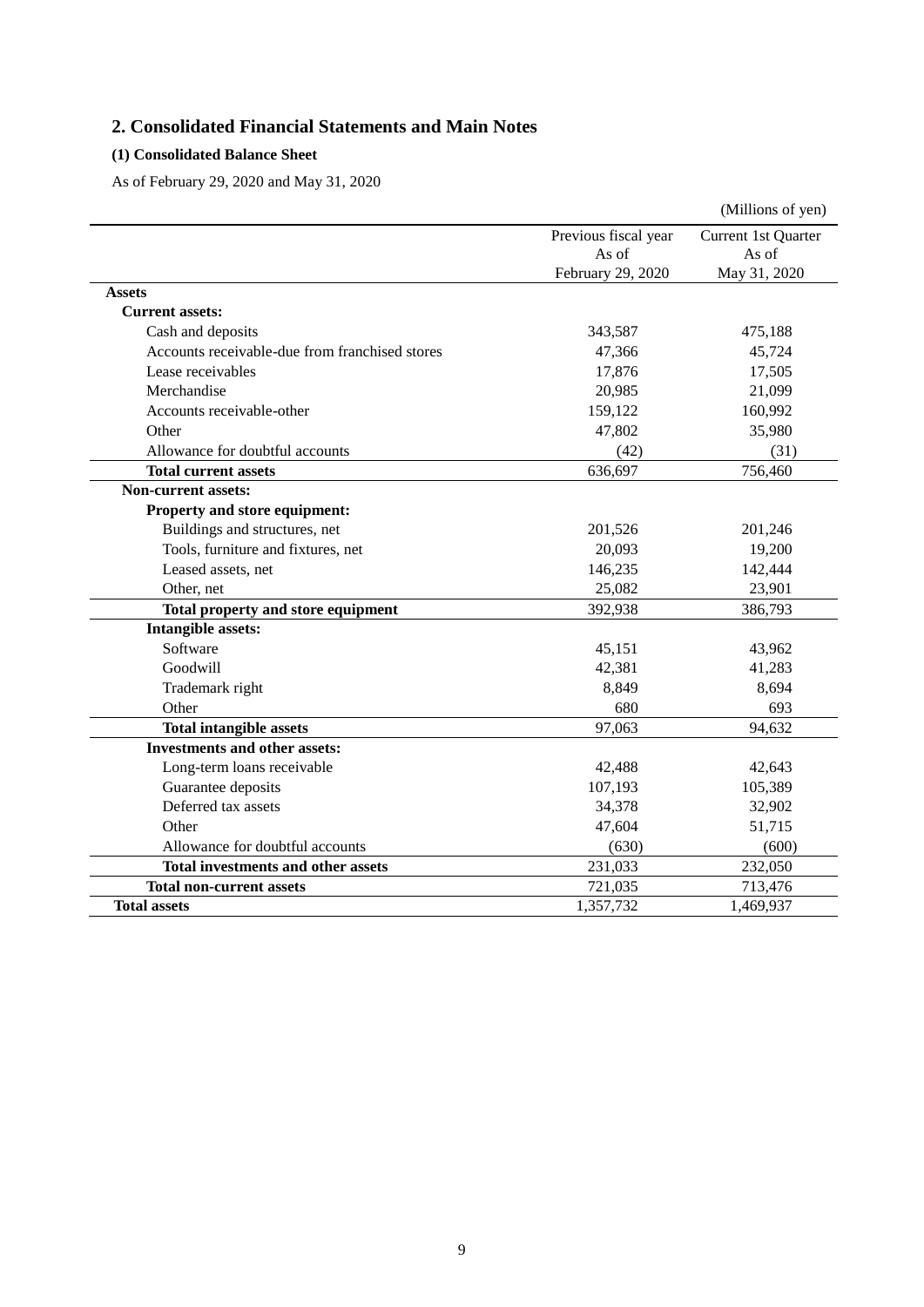|                                                         |                      | (Millions of yen)   |
|---------------------------------------------------------|----------------------|---------------------|
|                                                         | Previous fiscal year | Current 1st Quarter |
|                                                         | As of                | As of               |
|                                                         | February 29, 2020    | May 31, 2020        |
| <b>Liabilities</b>                                      |                      |                     |
| <b>Current liabilities:</b>                             |                      |                     |
| Accounts payable-trade                                  | 129,397              | 122,393             |
| Short-term loans payable                                | 39,850               | 61,750              |
| Lease obligations                                       | 45,610               | 44,768              |
| Accounts payable-other                                  | 94,848               | 88,592              |
| Income taxes payable                                    | 7,915                | 1,990               |
| Deposits received                                       | 193,096              | 261,258             |
| Provision for bonuses                                   | 4,667                | 3,174               |
| Other                                                   | 46,577               | 105,230             |
| <b>Total current liabilities</b>                        | 561,963              | 689,158             |
| <b>Non-current liabilities:</b>                         |                      |                     |
| Long-term loans payable                                 | 310,000              | 310,000             |
| Lease obligations                                       | 136,665              | 131,355             |
| Deferred tax liabilities                                | 521                  | 512                 |
| Provision for retirement benefits to executive officers |                      |                     |
| and audit and supervisory board members                 | 282                  | 253                 |
| Net defined benefit liability                           | 16,245               | 16,382              |
| Asset retirement obligations                            | 35,335               | 35,445              |
| Other                                                   | 21,370               | 21,061              |
| <b>Total non-current liabilities</b>                    | 520,421              | 515,011             |
| <b>Total liabilities</b>                                | 1,082,385            | 1,204,169           |
| <b>Net assets</b>                                       |                      |                     |
| Shareholders' equity:                                   |                      |                     |
| Capital stock                                           | 58,506               | 58,506              |
| Capital surplus                                         | 44,605               | 44,605              |
| Retained earnings                                       | 165,081              | 153,128             |
| Treasury shares                                         | (1,011)              | (1,011)             |
| Total shareholders' equity                              | 267,181              | 255,228             |
| Accumulated other comprehensive income:                 |                      |                     |
| Valuation difference on available-for-sale securities   | 1,496                | 4,215               |
| Revaluation reserve for land                            | (207)                | (207)               |
| Foreign currency translation adjustment                 | 3,341                | 3,104               |
| Remeasurements of defined benefit plans                 | (934)                | (889)               |
| Total accumulated other comprehensive income            | 3,695                | 6,222               |
| Subscription rights to shares                           | 255                  | 255                 |
| <b>Non-controlling interests</b>                        | 4,214                | 4,060               |
| <b>Total net assets</b>                                 | 275,347              | 265,767             |
| <b>Total liabilities and net assets</b>                 | 1,357,732            | 1,469,937           |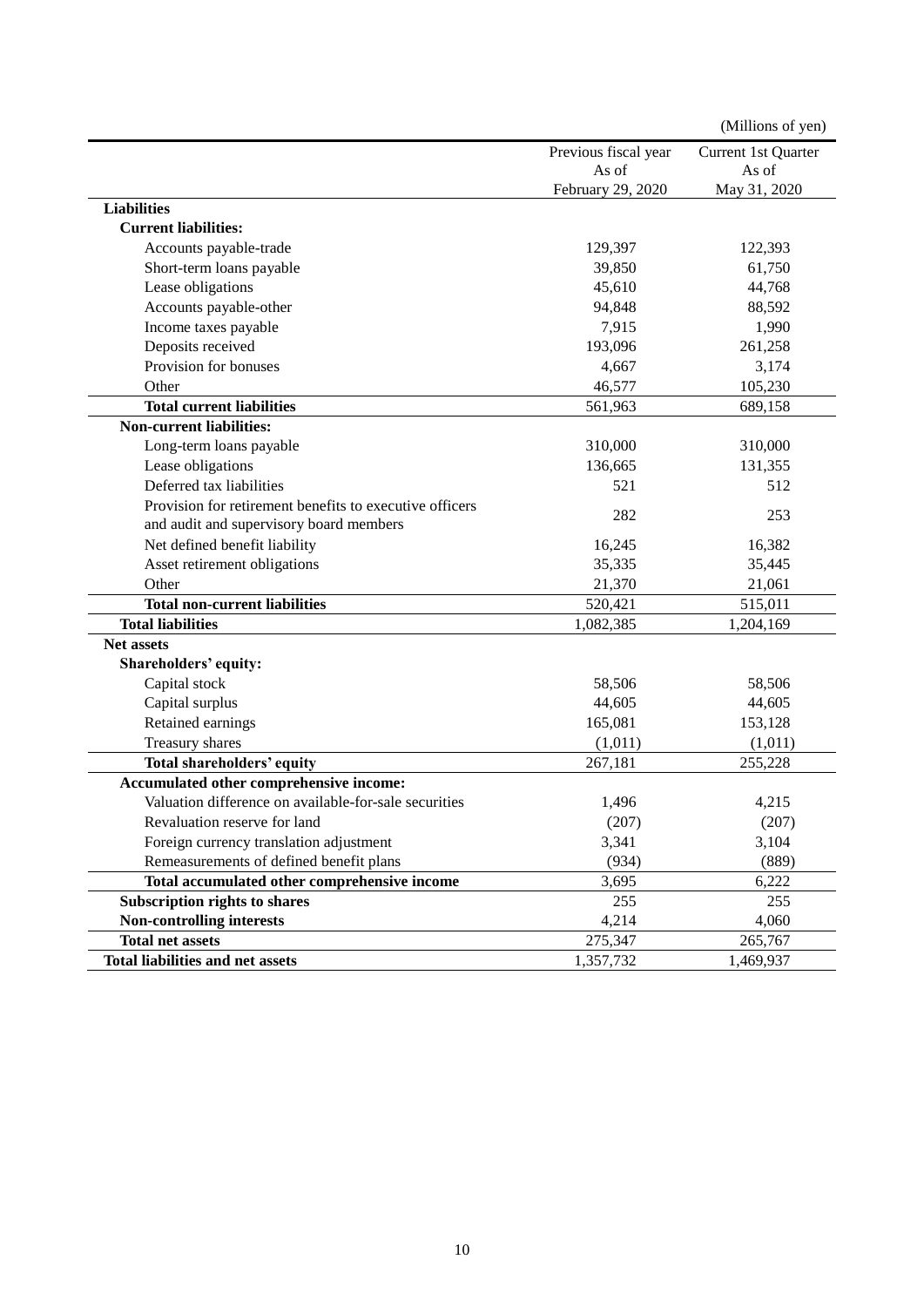# **(2) Consolidated Statement of Income and Consolidated Statement of Comprehensive Income**

# **(Consolidated Statement of Income)**

For the first quarter of the fiscal year ended February 29, 2020 and the first quarter of the fiscal year ending February 28, 2021

|                                                                  |                      | (Millions of yen)   |
|------------------------------------------------------------------|----------------------|---------------------|
|                                                                  | Previous 1st Quarter | Current 1st Quarter |
|                                                                  | From March 1, 2019   | From March 1, 2020  |
|                                                                  | to May 31, 2019      | to May 31, 2020     |
| <b>Gross operating revenue</b>                                   | 178,800              | 155,360             |
| <b>Net sales</b>                                                 | 74,281               | 62,708              |
| <b>Cost of sales</b>                                             | 50,276               | 43,116              |
| Gross profit                                                     | 24,005               | 19,592              |
| <b>Operating revenue:</b>                                        |                      |                     |
| Income from franchised stores                                    | 77,584               | 69,821              |
| Other operating revenue                                          | 26,934               | 22,830              |
| <b>Total operating revenue</b>                                   | 104,518              | 92,652              |
| <b>Operating gross profit</b>                                    | 128,523              | 112,244             |
| Selling, general and administrative expenses                     | 114,276              | 109,620             |
| <b>Operating income</b>                                          | 14,247               | 2,623               |
| Non-operating income:                                            |                      |                     |
| Interest income                                                  | 159                  | 163                 |
| Share of profit of entities accounted for using equity<br>method | 239                  | 97                  |
| Compensation income                                              | 132                  | 201                 |
| Other                                                            | 294                  | 197                 |
| <b>Total non-operating income</b>                                | 826                  | 660                 |
| Non-operating expenses:                                          |                      |                     |
| Interest expenses                                                | 971                  | 998                 |
| Loss on cancellation of leases                                   | 393                  | 907                 |
| Other                                                            | 309                  | 169                 |
| <b>Total non-operating expenses</b>                              | 1,674                | 2,075               |
| <b>Ordinary income</b>                                           | 13,399               | 1,208               |
| <b>Extraordinary losses:</b>                                     |                      |                     |
| Loss on retirement of non-current assets                         | 1,021                | 1,278               |
| <b>Impairment</b> loss                                           | 650                  | 880                 |
| Loss on novel coronavirus disease                                |                      | 2,258               |
| Other                                                            | 183                  | 233                 |
| <b>Total extraordinary losses</b>                                | 1,855                | 4,650               |
| Profit (loss) before income taxes                                | 11,543               | (3, 441)            |
| Income taxes-current                                             | 3,366                | 572                 |
| Income taxes-deferred                                            | 1,027                | 246                 |
| <b>Total income taxes</b>                                        | 4,393                | 819                 |
| Profit (loss)                                                    | 7,150                | (4,260)             |
| Profit (loss) attributable to non-controlling interests          | (34)                 | (75)                |
| Profit (loss) attributable to owners of parent                   | 7,184                | (4,185)             |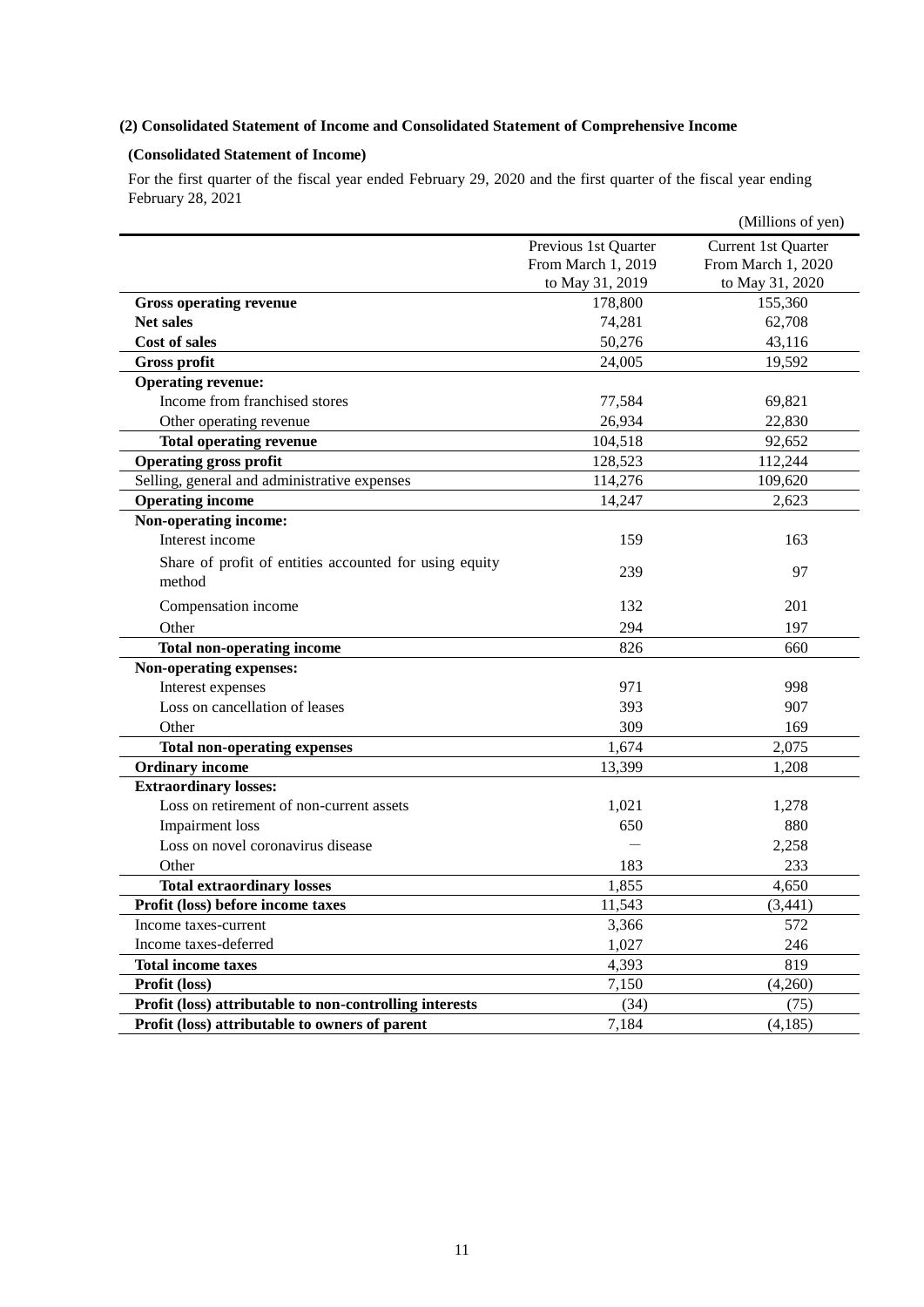# **(Consolidated Statement of Comprehensive Income)**

For the first quarter of the fiscal year ended February 29, 2020 and the first quarter of the fiscal year ending February 28, 2021

|                                                       |                      | (Millions of yen)   |
|-------------------------------------------------------|----------------------|---------------------|
|                                                       | Previous 1st Quarter | Current 1st Quarter |
|                                                       | From March 1, 2019   | From March 1, 2020  |
|                                                       | to May 31, 2019      | to May 31, 2020     |
| Profit (loss)                                         | 7,150                | (4,260)             |
| Other comprehensive income                            |                      |                     |
| Valuation difference on available-for-sale securities | (485)                | 2,718               |
| Foreign currency translation adjustment               | 218                  | (290)               |
| Remeasurements of defined benefit plans               | 53                   | 45                  |
| Total other comprehensive income                      | (213)                | 2,472               |
| <b>Comprehensive income</b>                           | 6,936                | (1,787)             |
| Comprehensive income attributable to                  |                      |                     |
| Owners of parent                                      | 6,955                | (1,658)             |
| Non-controlling interests                             | (19)                 | (129)               |